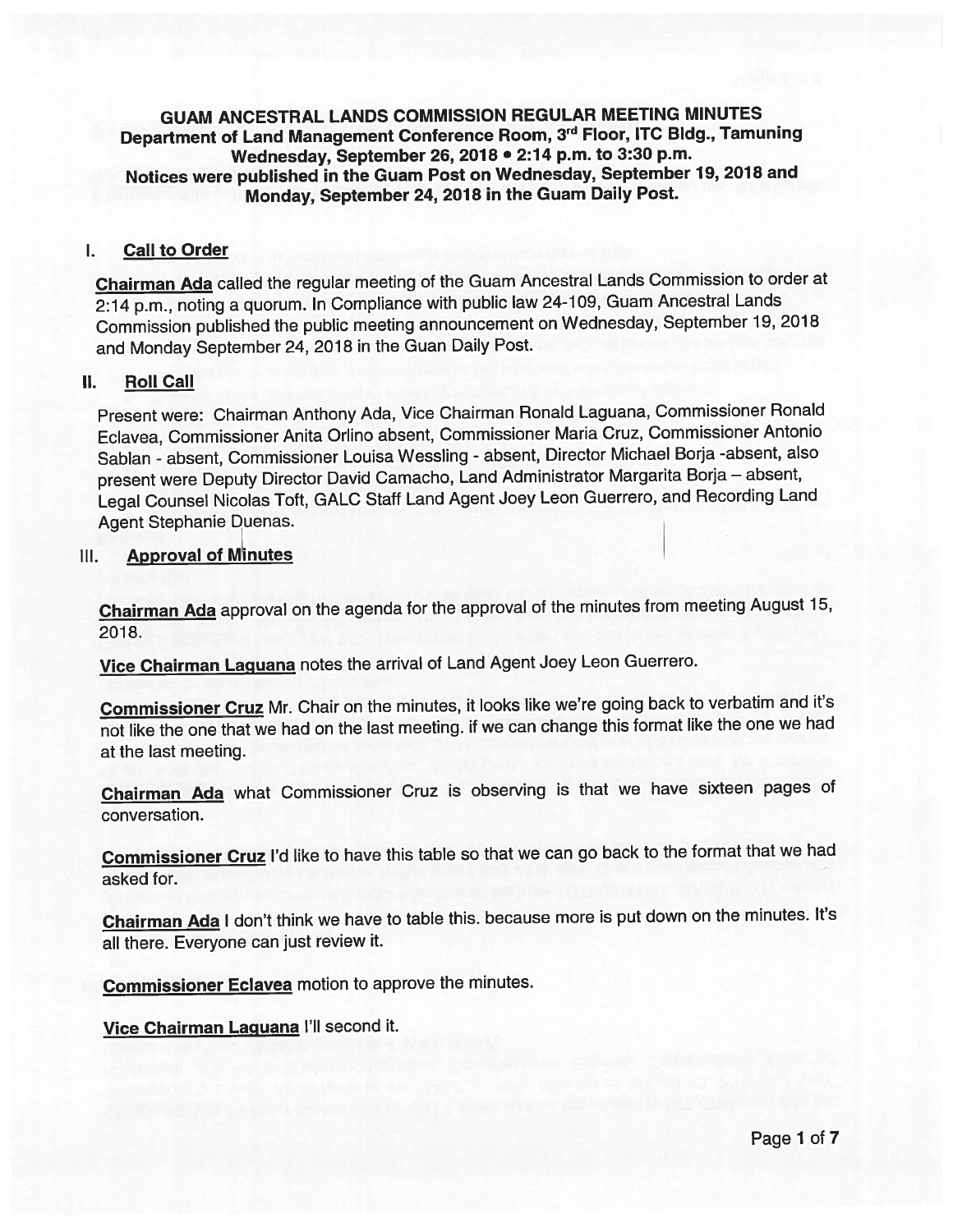Chairman Ada It's been moved and second it, there was no discussion noted, Chairman Ada put the motion to <sup>a</sup> vote. All in favor of the GALC Meeting Minutes of August 15, <sup>2018</sup> say "aye" [Chairman Ada, Vice Chairman Laguana, Commissioner Eclavea, Commissioner Cruz, all opposed say "nay" [Motion passed; 4 aves, 0 nav]

## IV. Old Business

#### A. Northern Market, LLC

[Chairman Ada notes that there is letter attached on file from TUTUJAN HILL GROUP, LTD. dated July 23, 208. from Carlos Camacho. Letter dated August 8. from Guam Contractor's Association and August 10, <sup>A</sup> letter to GEDA Administrator, Mr. Jay Rojas from Northern market, LLC]

Tony Arriola I'm here representing GEDA. Here with me is our tenant Carlos Camacho with Guam Ancestral Lands Commission Also, Joann Cruz, our Program Coordinator. Mr. Carlos is here with us today requesting an extension of his current rent deferral of \$15,322.28 per month. so, that the monthly rent will be \$10,000 for an additional year. and this is only for <sup>1</sup> year commencing October <sup>2018</sup> all the way to September <sup>2019</sup> of next year. the rent deferral is requested for an additional 12 months.

Carlos Camacho about a year ago, I requested for an extension due to two several impacts into our project. Impacted by the h2 workers about <sup>a</sup> year ago. Not knowing that h2 workers will be resolved. We're requesting this deferment until such action comes until we labelize the cost of construction.

#### Request:

- • Northern Market's request to extend its rent deferment of \$15,322.28 of the \$25,322.28 per month in rent with the following conditions.
- •Rent Deferral will be for the <sup>12</sup> months period beginning Oct. <sup>2018</sup> to Sept. 2019.
- •New Monthly Payment will be \$10,000 each month.
- •Interest of 1% per month of the deferred balance will be charged until paid.
- • Payment of the deferred amount including interest, will be <sup>a</sup> lump sum payment. Once the construction loan is obtained within the additional one-year rent deferral period.
- • If the construction loan is not obtained the one-year rent deferral period, the amount deferred <sup>p</sup>lus the interest will be paid an equal monthly installment beginning October 1, <sup>2019</sup> and ending September 30, 2020. During this period full rent also be paid by Northern market.
- • Rent will escalate 10% in the one-year 2021. Guam Ancestral Lands Commission approved of past and current rent deferrals will not change the escalation date of 2021.

Chairman Ada you want an additional year and you want the amount that you pay for <sup>a</sup> month reduced from 15 to 10.

Carlos Camacho same from what we've been paying from the last year.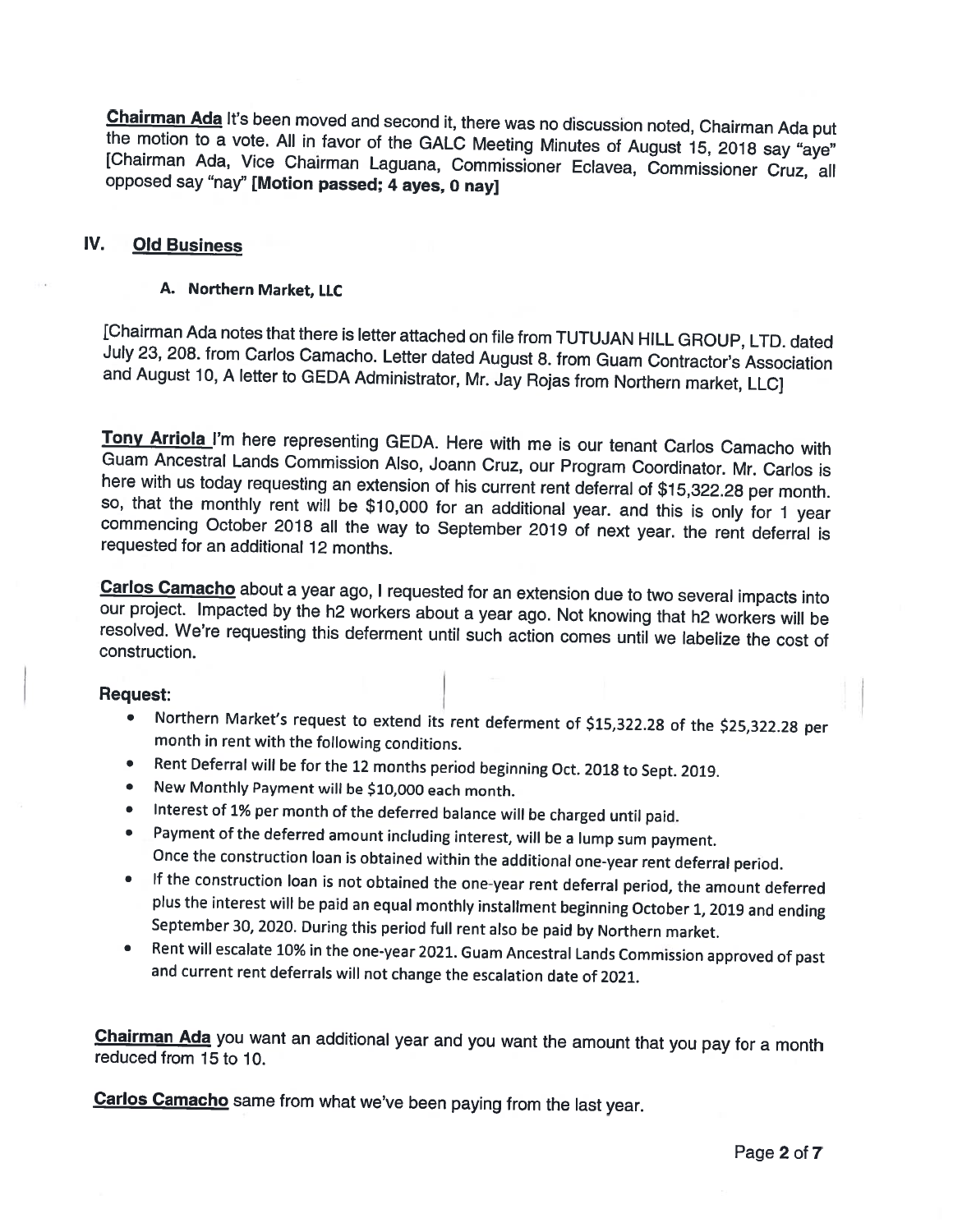Chairman Ada just <sup>12</sup> more months.

Carlos Camacho yes. and on our deferral portion. We're not asking to be waived or to be removed. It will still be <sup>a</sup> liability to us at the <sup>1</sup> percen<sup>t</sup> interest rate.

Commissioner Eclavea I'll make the motion to approve Northern Markets, LLC reques<sup>t</sup> for rent deferral for another year.

Vice Chairman Laguana I'll second that.

Chairman Ada It's been moved and second it. there was no discussion noted, Chairman Ada put the motion to <sup>a</sup> vote. All in favor of the motion to approve the Rent Deferral of Northern Market, LLC say "aye" [Chairman Ada, Vice Chairman Laguana, Commissioner Eclavea, Commissioner Cruz, all oppose<sup>d</sup> say "nay" [Motioned passed; <sup>4</sup> ayes, <sup>0</sup> nay]

### **GEDA**

### A. Monthly Report

- Apra Harbor Parcel No. 1. Commissary Junction
	- Kwikspace No changes from the last report
- <sup>&</sup>gt; Apra Harbor Reservation F-12 (Polaris Point)
	- Matson Navigation Company No changes from the last report
- Portion of Lot Apra Harbor Reservation F-12 Parcel N14-1, Polaris Point **RFP 17-009** 
	- According to the offeror, the document is still being actively reviewed by their legal counsel.
- $\triangleright$  N5D Mangilao (Route 15)
	- Its still in litigation. Their filing for <sup>a</sup> motion to dismiss.

Chairman Ada asked on N5D as soon as we resolve that legal matter, do you already have the packet to send it out.

Tony Arriola yes, we do have the packet.

<sup>&</sup>gt; Wettengel Junction —

• We just ended that discussion.

- <sup>&</sup>gt; License Agreement for Tyan properties DPHSS WIC Program - the MOU that was executed and approved on April 30, 2018. We're no longer managing it.
- > Guam Environmental Protection Agency (GEPA) Memorandum of Understanding (MOU) between GALC and GEPA has not been executed to date.
	- GALC served GEDA with <sup>a</sup> 90-day Notice of Termination on August 3, 2018.
	- On August 13, 2018, GEPA, GALC AND GEDA met to discuss the Notice of Termination and allow the agency some time to work with their federal counterpart (US EPA) to secure funds and pay down the arrears.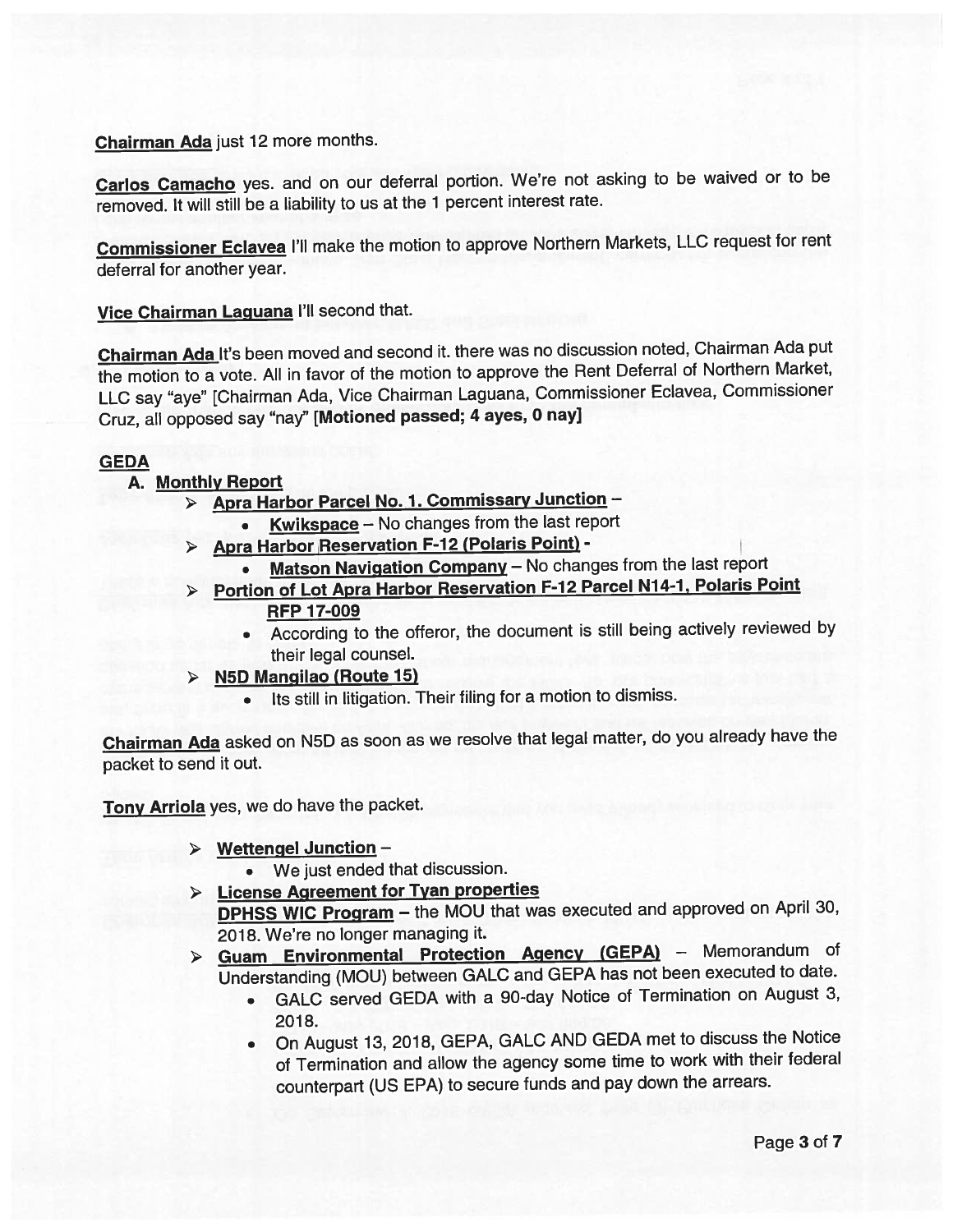• On September 4, <sup>2018</sup> GEDA received three (3) Purchase Orders as follow:

PO#1 — Jan 2018 — Apr 2018 <sup>=</sup> \$32,000.00 PO#2 - May 2018— Aug. <sup>2018</sup> <sup>=</sup> \$32,000.00 PO#3 -Oct. 2017— Dec. 2017 <sup>=</sup> \$24,000.00 Per DOA Instructions Invoices were prepared and forwarded to DOA for Payments to be processed.

Chairman Ada earlier you mentioned WIC the MOU is already in effect so, the payments will be coming straight to Land Management.

**Tony Arriola** yes. Land Management.

Chairman Ada are there any outstanding payments that you guys already received to clear your books.

Joann Cruz no. they stopped making the payments to as of the date of the MOU. so, I believe the MOU was signed effective on April. And so, the last payment that we received on was March. but, there is <sup>a</sup> question as far as the late payments that were still owed, because technically our management contract is not ended until we receive the MOU. So, our administrative just had <sup>a</sup> question as far as how are we going to get our management fees. since, now the payments are going to go directly to GALC.

Chairman Ada that's what we need to clear out. WIC is already sending it to Land Management. That's <sup>a</sup> question mark right, Joey?

Joey Cruz yes. we haven't received anything.

Tony Arriola we remitted all the payments.

**Chairman Ada** any questions board.

j[No additional comments and/or questions noted from the commissioners]

#### V. Old Business

# B. License Agreement between GALC and Steel Hauling

John Pearson I'm representing Tran Steel Hauling Management, currently I'm occupying the area at Polaris Point. My (1) year license was expired on June 2018. I'm here to request to see if <sup>I</sup> can renew another year of license.

Chairman Ada since it expired your still making payments.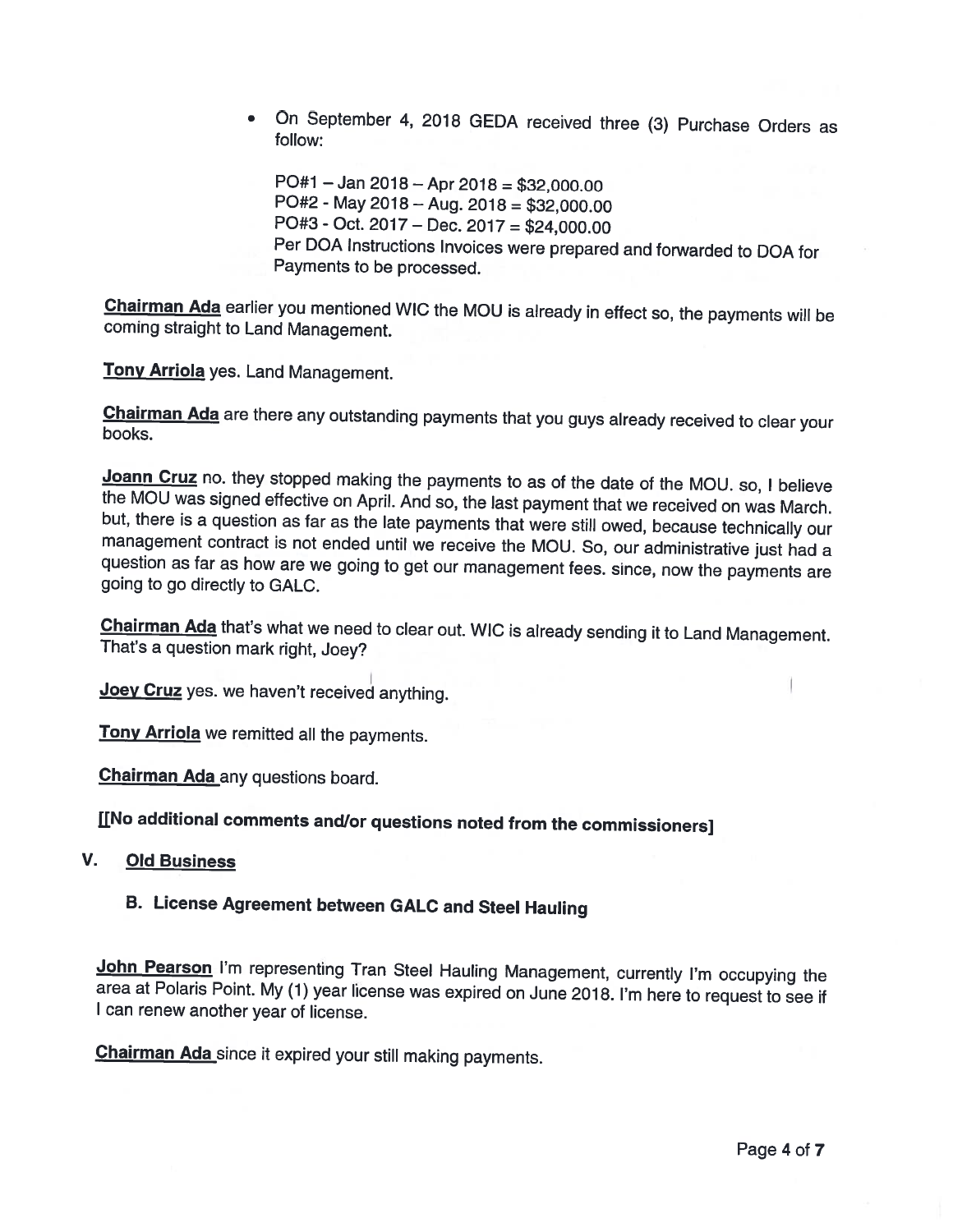John Pearson payment is up to date. I just made a payment.

Stephanie Duenas Chairman he's current of his paymen<sup>t</sup> as of September.

Chairman Ada your due dates are at the beginning of the month or the middle of the month.

John Pearson, I believe it is at the beginning of the month. I had to make a payment before the 10<sup>th</sup> of the month and there is a grace period.

Chairman Ada the reques<sup>t</sup> is to renew the license for an additional year any questions board.

Commissioner Cruz just to remind the tenant that although it's a (1) year license. We can still terminate it in 30 day's notice. And that rent is due at the 1<sup>st</sup> of the month not the end of the month.

John Pearson yes, I understand.

Chairman Ada any questions from you, Mr. Pearson.

[no other questions and/or comments from the commissioners and Mr. Pearson.]

Commissioner Eclavea motion to approve the request for another year extension on the license for Mr. Pearson

Vice Chairman Laguana I second that motion.

Chairman Ada the motion is to extend the license effective from October 1, 2018 to September. seconded by Vice Chairman Laguana. There was no discussion noted, Chairman Ada pu<sup>t</sup> the motion to <sup>a</sup> vote. All in favor of the motion to approve the Tran Steel Hauling Management License say "aye" [Chairman Ada, Vice Chairman Laguana, Commissioner Eclavea, Commissioner CruzJ all opposed say "nay". [ Motion passed; 4 ayes, 0 nay]

#### VI. New Business

[No Discussion on New Business noted, Chairman Ada closed the New Business period]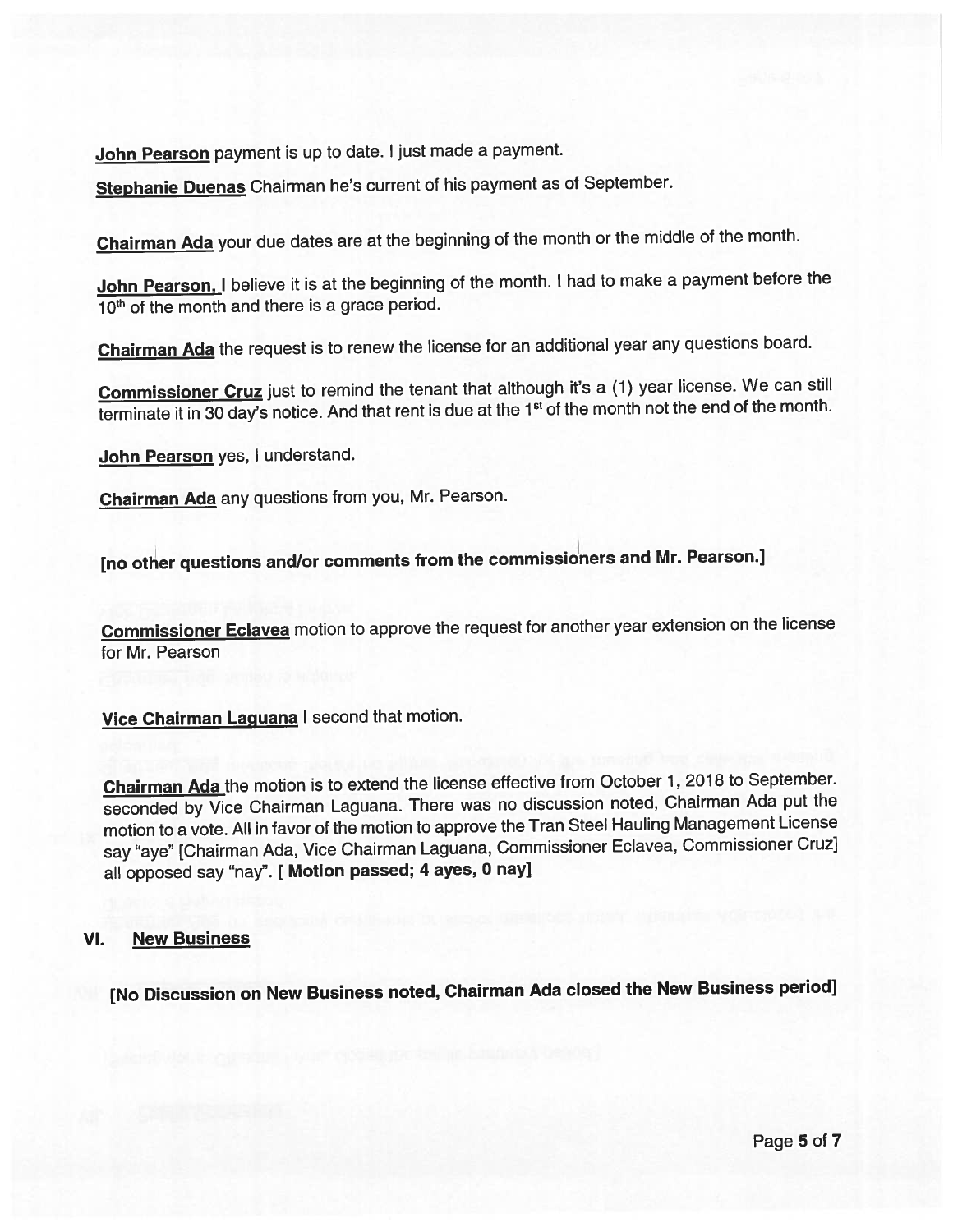# VII. Public Comments

[Seeing none, Chairman Ada, closed the public comment period.]

# VIII. Director's Report

Chairman Ada no additional comments or and/or questions noted, Chairman Ada closed the Director's Report period.

## IX. Adjournment

 $\overline{1}$ 

Chairman Ada mentions there's no further discussion for the meeting and calls this meeting adjourned.

**Chairman Ada** motion to adjourn.

Vice Chairman Laguana I move.